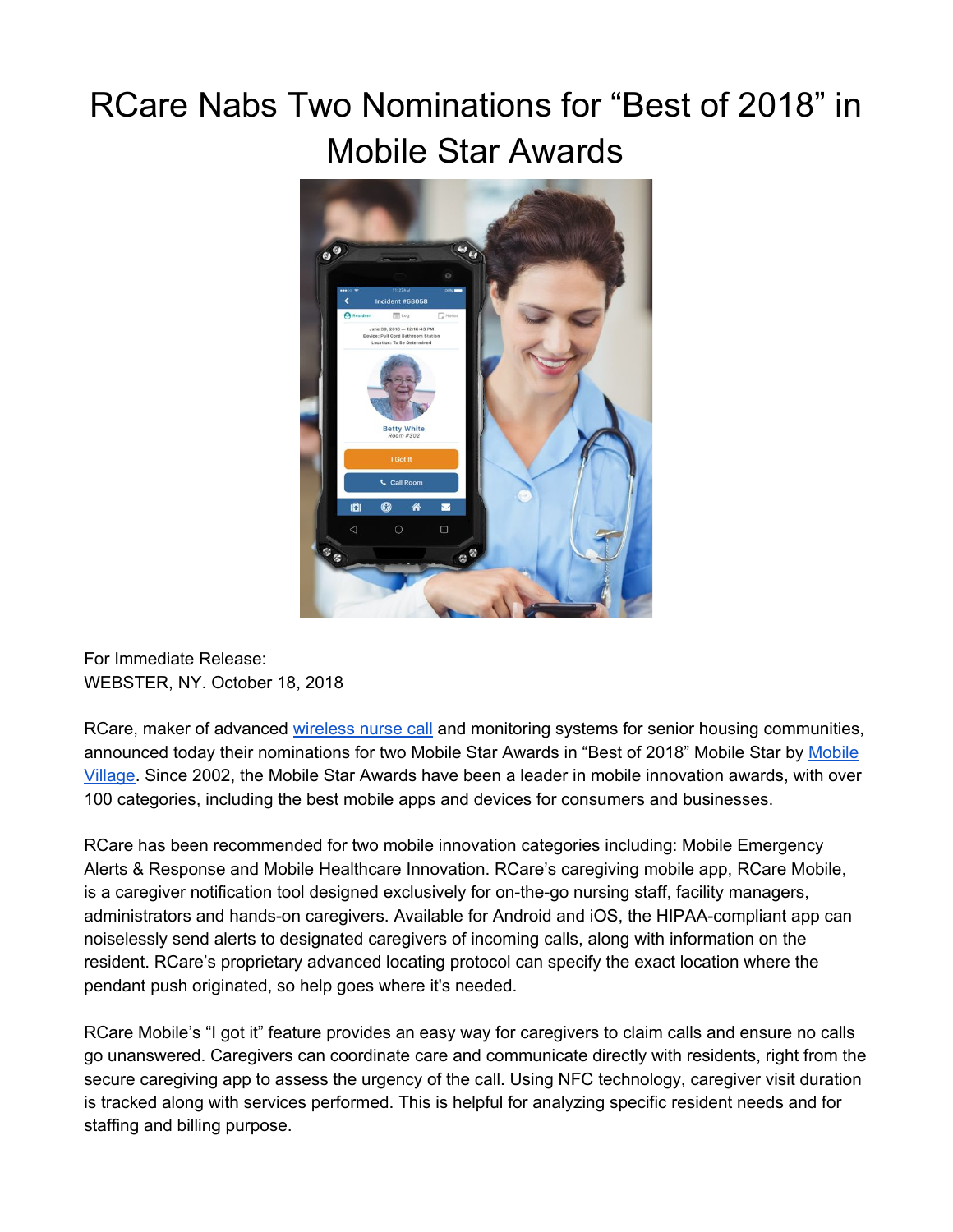The goal of **RCare [Mobile](https://rcareinc.com/products/rcare-mobile/)** is to improve the quality of life for residents, caregivers and senior housing staff, according to RCare CEO, Myron Kowal.

"Staff retention is a real concern for senior housing providers," Kowal said. "We are using RCare Mobile to help caregivers be more efficient and more successful. This will improve the quality of life for the residents and for everyone involved in their care."

The awards are hosted by MobileVillage. Winners will be chosen by the public, through voting on the Mobile Star [Awards](http://www.mobilevillage.com/mobile-star-awards/) page. Voting closes Monday, November 12 at 10 pm US ET (3 am GMT Nov. 13), with results posted shortly after. Voters must either like [MobileVillage](http://facebook.com/MobileStarAwards) on Facebook or follow [MobileVillage](http://twitter.com/Mobile_Village%20Twitter) on Twitter in order for their vote to count.

"For 25 years, our team has always taken pride in leveling the playing field for mobile tech innovators — whether they be creative new app startups or big-name companies," said Mobile Star Awards Director Gary Thayer. "With my own father in a nursing home, I know firsthand that staff shortages, high turnover rates, and outdated technologies are common even in modern care facilities. I'm very excited to see how RCare has created affordable and intuitive mobile technology that helps caregivers deliver better care, faster."

On October 28–31, attendees of LeadingAge Annual Meeting and Expo can stop by booth 1313 to learn more about RCare Mobile and other RCare nurse call solutions.

---

#### ABOUT MOBILE STAR AWARDS

Since 2002, the Mobile Star Awards has become the biggest mobile innovator awards, enterprise software awards and app awards program. The Mobile Star Awards promotes and honors innovative new and established mobile products, leaders and success stories in 100+ categories, including the best mobile apps and devices for consumers and businesses.

To vote visit: <http://www.mobilevillage.com/mobile-star-awards/> Follow on Facebook: <http://facebook.com/MobileStarAwards> Follow on Twitter: [http://twitter.com/Mobile\\_Village%20Twitter](http://twitter.com/Mobile_Village%20Twitter)

#### ABOUT RCARE

[RCare](http://rcareinc.com/) is a global provider of wireless nurse call and personal emergency response systems for the entire spectrum of eldercare and senior living. Our components integrate into a variety of healthcare communication systems to create efficient and verifiable responses to medical emergencies. RCare works together with distribution partners to build individualized, flexible and seamless systems to enhance both caregiving and resident quality of life. Contact [info@rcareinc.com](mailto:info@rcareinc.com) or call 585-671-4144. [www.rcareinc.com](http://www.rcareinc.com/)